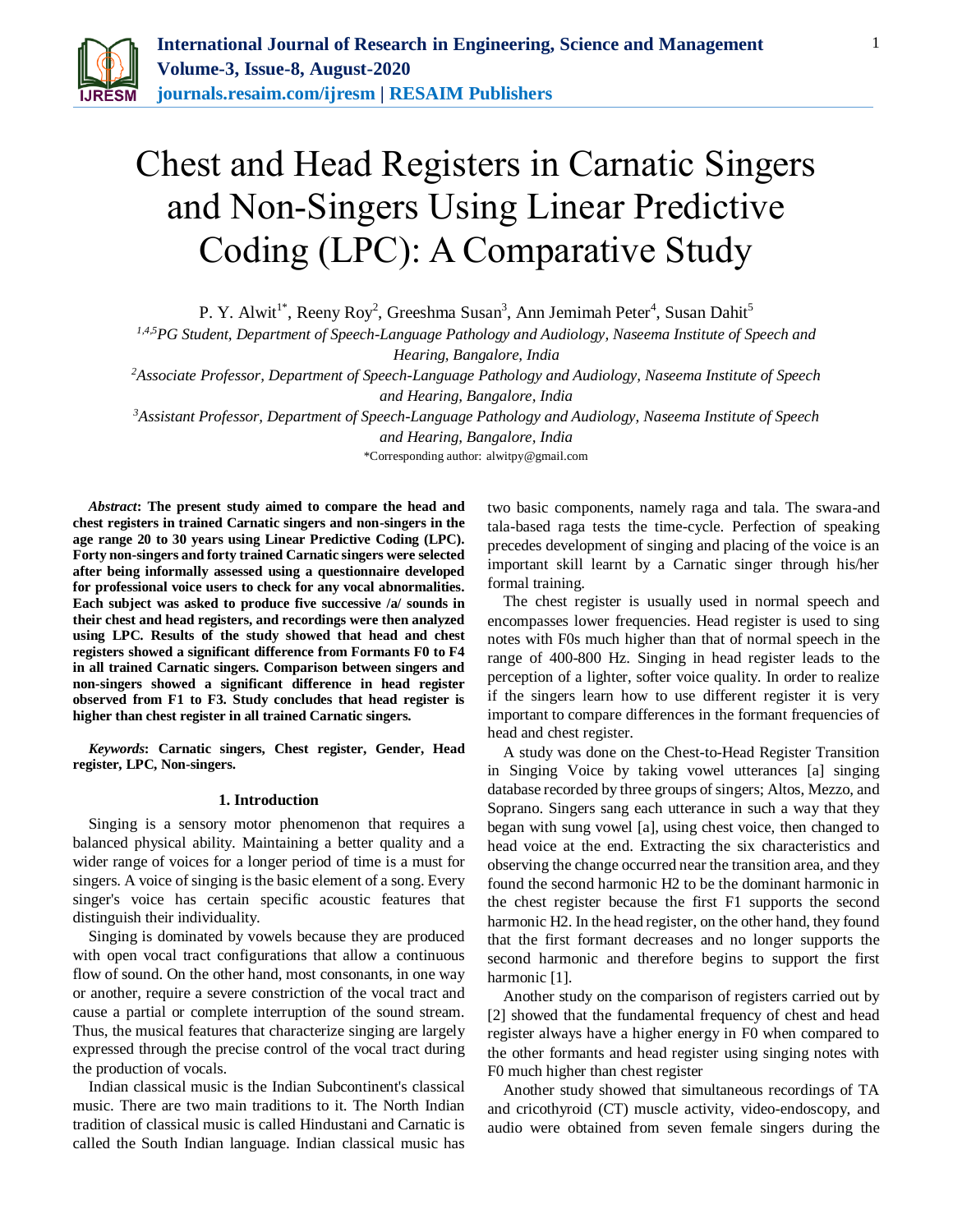

production of a variety of midrange pitches in the chest, chest, head mix, and head registers, and that Spectral tilt increased as subjects moved from the chest to the chest to the head mix and finally to the head register. For the same pitch phonation, subjects increased TA muscle activity and vocal fold adduction as they moved the register from the head to the head mix to the chest, particularly during the production of higher frequencies. CT activity appeared to be more related to pitch than to registry control. [3]

Vocal training can be attributed to the distinctions in the physiological, acoustic, and perceptual parameters found in singers' voices when compared to the voices of non-singers. Singing experience and vocal training essentially improves the singing efficiency.

A comparative study between trained and untrained vocalists conducted by [4], [5] revealed that trained adult vocalists have the capability to produce greater speaking frequency and intensity ranges and generally tend to have higher speaking fundamental frequency than untrained individuals.

There are only very few studies done on Carnatic classical music singers. Among those studies, not even one study has been done comparing chest and head register of trained Carnatic singers and untrained singers using Linear Predictive Coding (LPC). These current study aim to compare the difference between head and chest registers in trained singer's vs. performance of non-singers. The performance difference across gender in trained singer also studied

#### **2. Method**

A total of 80 participants were selected for the study. 40 trained Carnatic classical singers and 40 untrained singers, consisting of 20 males and 20 females in each group as shown in Appendix B. The 40 trained singers were selected from Shadkala Govinda Marar Smaraka Kala Samithi Ramamangalam and Radha Lakshmi Vilasam College of Music and Fine Arts, Tripunithura. Consent forms were taken from each of the participants. Ethical Guidelines for Bio-Behavioural Research, AIISH (2009) was followed for the study.

Participants were selected within the age range of 20 to 30 years with Carnatic classical singing experience of greater than 5 years and had a vocal practice of 4 to 5 hours per day. Participants who have not undergone any kind of musical training were selected for the category of untrained singers. Participants who did not show any sign of speech, language, vocal, sensory motor problems at the time of recording were included in the study. Each professionally trained Carnatic singers was informally assessed using a questionnaire developed for Professional voice users by [6] to check for any vocal abnormalities. Participants who showed regular intake of alcohol and smoking were excluded from the study. All recordings were carried out in a quiet environment with the participants seated in a comfortable supine position. The speech sample was recorded with a microphone placed 10cm away from the participants' mouth. Each participant was instructed to

produce 5 successive singleton |a| for at least three seconds at a high pitch: refers to head register and low pitch: refers to chest register. Initially, HP 91U442V1 laptop was used to record the production of |a| vowel using chest voice (chest register) and head voice (head register) for each participant. Later, LPC on PRAAT software was used to view the formants.

The sound samples are were then analysed with the linear predictive coding using the PRAAT (Version 6.0.43) software at a sampling rate of 24 kHz. After recording, the samples were stored on the hard disk of the HP laptop using PRAAT software at the sampling rate of 24 kHz for further analysis. The total time taken to record the speech samples from each subject was 5-10 minutes approximately. LPC spectrum is a kind of spectrum that is used to make an estimate of the formant peaks without being confused by looking at the harmonics. Usually Small samples of the signal are taken for LPC analysis because it's always better to take the spectrum of the small sample instead of selecting the whole.

## **3. Results and Discussion**

The descriptive statistics of Mean, standard deviation and median was computed for all parameters. The data was subjected to Shapiro Wilks test for normality. The results revealed that the data is significantly deviating from normal distribution (i.e., *p*<0.05). Therefore, a non-parametric Mann Whitney U test was carried out to determine the significant difference between singers and non-singers for the parameters of head and chest registers. The same test was carried out to determine the significant difference between males and females also.

The comparison of head and chest register in singers are as follows:

|                    |    | Table 1 |       |                                                           |  |
|--------------------|----|---------|-------|-----------------------------------------------------------|--|
|                    |    |         |       | Descriptive statistics of singer's chest vs head register |  |
| Groups             | N  | Mean    | SD    | Median                                                    |  |
| $C$ F <sub>0</sub> | 40 | 75.510  | 9.45  | 76.3                                                      |  |
| H F0               | 40 | 82.667  | 8.1   | 85.4                                                      |  |
| $C$ F1             | 40 | 64.490  | 11.7  | 66.6                                                      |  |
| H F1               | 40 | 74.575  | 9.2   | 75.6                                                      |  |
| $C$ F <sub>2</sub> | 40 | 49.308  | 11.4  | 52.3                                                      |  |
| H F2               | 40 | 56.873  | 9.6   | 56.8                                                      |  |
| $C$ F3             | 38 | 42.637  | 11.6  | 44.8                                                      |  |
| H F3               | 38 | 47.858  | 10.85 | 49.3                                                      |  |
| $C$ F4             | 26 | 33.796  | 11.3  | 35.0                                                      |  |
| H F4               | 33 | 40.855  | 10.47 | 42.2                                                      |  |
| $C$ F <sub>5</sub> | 14 | 37.514  | 8.3   | 37.8                                                      |  |
| H F5               | 23 | 37.570  | 11.3  | 37.7                                                      |  |
| C F6               | 2  | 40.300  | 4.0   | 40.3                                                      |  |
| H F6               | 13 | 36.992  | 10.0  | 39.4                                                      |  |

Note: C-chest, H-head, N-no. of participants, SD-standard deviation, F0 fundamental frequency, F1-formant 1, F2-formant 2, F3-formant 3, F4-formant 4, F5-formant5, F6-formant 6

It was observed from Table 1, the overall median value obtained by the trained singers' decreases for chest and head register as it goes from  $F$  1 – F6. However, there is a slight increase in the chest register value than head register at Formant 6. A total of 40 singers reduced to 14 and 23 trained singers, of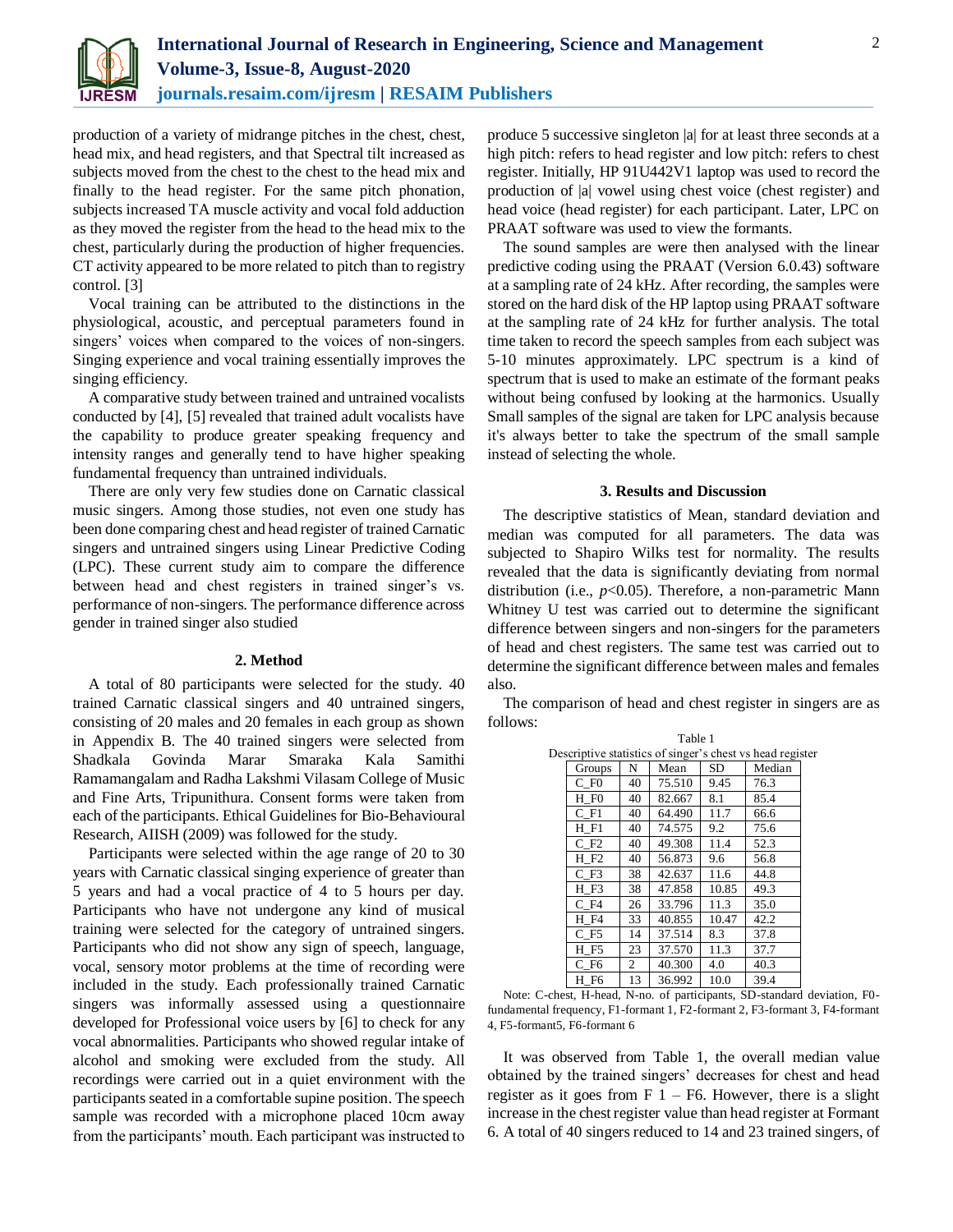

who were able to exhibit significant F5 in the chest and head registers respectively. And a total of 2 and 13 trained singers were able to exhibit significant F6 in the chest and head registers significantly.

Median value obtained for F0 was  $76.3$  dB (SD $\pm$ 9.45) for chest register and  $85.4$  dB (SD $\pm 8.1$ ) for head register respectively. The reason for this is because the fundamental frequency of chest and head register always has a higher energy in F0 when compared to the other formants and head register using singing notes with F0 much higher than chest register [2] which is also evident in Table 1.

Median value obtained for Formant 1 by the trained singers for Chest register was 66.6 dB (SD $\pm$ 11.7), Formant 2 was 52.3 dB (SD $\pm$ 11.4), Formant 3 was 44.8 dB (SD $\pm$ 11.6) Formant 4 was  $35.0$ dB (SD $\pm$ 11.3), Formant 5 was  $37.8$ dB (SD $\pm$ 8.3) and Formant 6 was 40.3dB (SD±4.0).

Median value obtained for Formant 1 by the trained singers for Head register was 75.6 dB (SD±9.2), Formant 2 was 56.8 dB (SD±9.6), Formant 3 was 49.3 dB (SD±10.85), Formant 4 was 42.2 dB (SD $\pm$ 10.47), Formant 5 was 37.7dB (SD $\pm$ 11.3) and Formant 6 was  $39.4dB$  (SD $\pm$ 10.0).

From Table 1, it's also observed that out of the 40 Carnatic trained singers only 2 singers produced chest registers up to Formant 6 and only 13 singers produce head register up to Formant 6. It implies that only particular singers are getting higher formants up to Formant 6 may be because of their higher level of vocal training and year of experience when compared to other singers. [5]



Statistical analysis was done using Mann Whitney U test (Non-Parametric test) to determine if there is a statistically significant difference between the formant values of head and chest registers. Table 2 shows the level of significance obtained using Mann Whitney U test.

From Table 2, the results of the statistical analysis revealed that a significant difference was present between the chest and head register of trained Carnatic singers from F0 to F4 ( $p$ <0.05)  $\& p<0.01$  except for formant 5 which does not show any significant difference between head and chest register (*p*>0.05) revealing that the head register is greater than the chest register in trained singers. The findings of the present study are supported by the fact that manipulations of vocal registers are dependent upon laryngeal muscle activity [7] stated the laryngeal muscle activity for voiced sounds tend to be lesser for chest register and greater for head register especially in trained classical singers. Chest register phonation is perceived to be more pressed than head register and glottal adduction is known to be firmer in chest register [8].

|                                                               |                    | Table 2 |              |  |
|---------------------------------------------------------------|--------------------|---------|--------------|--|
| Level of significance for head and chest registers in singers |                    |         |              |  |
|                                                               | Groups             | ΙzΙ     | p- value     |  |
|                                                               | C F0               | 5.034   | $0.000**$    |  |
|                                                               | H F0               |         |              |  |
|                                                               | $C$ F1             | 5.222   | $0.000***$   |  |
|                                                               | $H$ F1             |         |              |  |
|                                                               | $C$ F <sub>2</sub> | 4.073   | $0.000^{*+}$ |  |
|                                                               | H F2               |         |              |  |
|                                                               | $C$ F <sub>3</sub> | 2.255   | $0.024*$     |  |
|                                                               | H F3               |         |              |  |
|                                                               | $C$ F4             | 3.068   | $0.002**$    |  |
|                                                               | H F4               |         |              |  |
|                                                               | C F5               | 1.334   | 0.182        |  |
|                                                               | H F5               |         |              |  |
|                                                               | C F6               |         |              |  |
|                                                               | H F6               |         |              |  |

\*Indicates significant *p*<0.05 \*\*indicates significant *p*<0.01

*A. To compare the chest and head register of trained male singers*

|                                                                         |    | Table 3 |       |        |  |
|-------------------------------------------------------------------------|----|---------|-------|--------|--|
| Descriptive statistics of trained male singers' chest and head register |    |         |       |        |  |
| Frequencies                                                             | n  | Mean    | SD    | Median |  |
| $C$ F <sub>0</sub>                                                      | 20 | 79.80   | 7.16  | 79.95  |  |
| H F0                                                                    | 20 | 85.87   | 6.48  | 86.25  |  |
| $C$ F <sub>1</sub>                                                      | 20 | 67.82   | 8.84  | 70.10  |  |
| $H$ F1                                                                  | 20 | 75.32   | 10.29 | 78.00  |  |
| $C$ F <sub>2</sub>                                                      | 20 | 50.64   | 8.89  | 52.25  |  |
| H F2                                                                    | 20 | 55.22   | 9.64  | 55.40  |  |
| $C$ F <sub>3</sub>                                                      | 19 | 44.12   | 9.67  | 47.00  |  |
| H F3                                                                    | 20 | 45.84   | 11.63 | 44.35  |  |
| $C$ F4                                                                  | 10 | 31.82   | 11.37 | 35.25  |  |
| H F4                                                                    | 17 | 37.01   | 10.51 | 40.00  |  |
| C F5                                                                    | 4  | 36.38   | 4.57  | 36.25  |  |
| H F5                                                                    | 9  | 37.31   | 11.20 | 42.20  |  |

Note: C-chest, H-head, N-No. of participants, SD-standard deviation, F0 fundamental frequency, F1-formant 1, F2-formant 2, F3-formant 3, F4-formant 4, F5-formant 5

Table 3 compares the head and chest register of 20 trained male singers. From the Table 3 it is evident that head register has more energy when compared to chest register in all formants and the overall median value obtained by the trained male singers' decreases for chest and head register as it goes from  $F$  1 – F5. However, there is a slight increase in the chest register value than head register at Formant 3. It is also observed that out of the 20 Carnatic male trained singers only 4 singers produced chest registers up to Formant 5 and only 9 singers produce head register up to Formant 5.

Median value obtained by the males trained singer for chest register on F0 was 80 dB (SD±7.2) and Head register was 86.3dB (SD±6.5). The fundamental frequency of chest and head register has higher energy when compared to other formants [2].

Median value obtained for Formant 1 by the trained male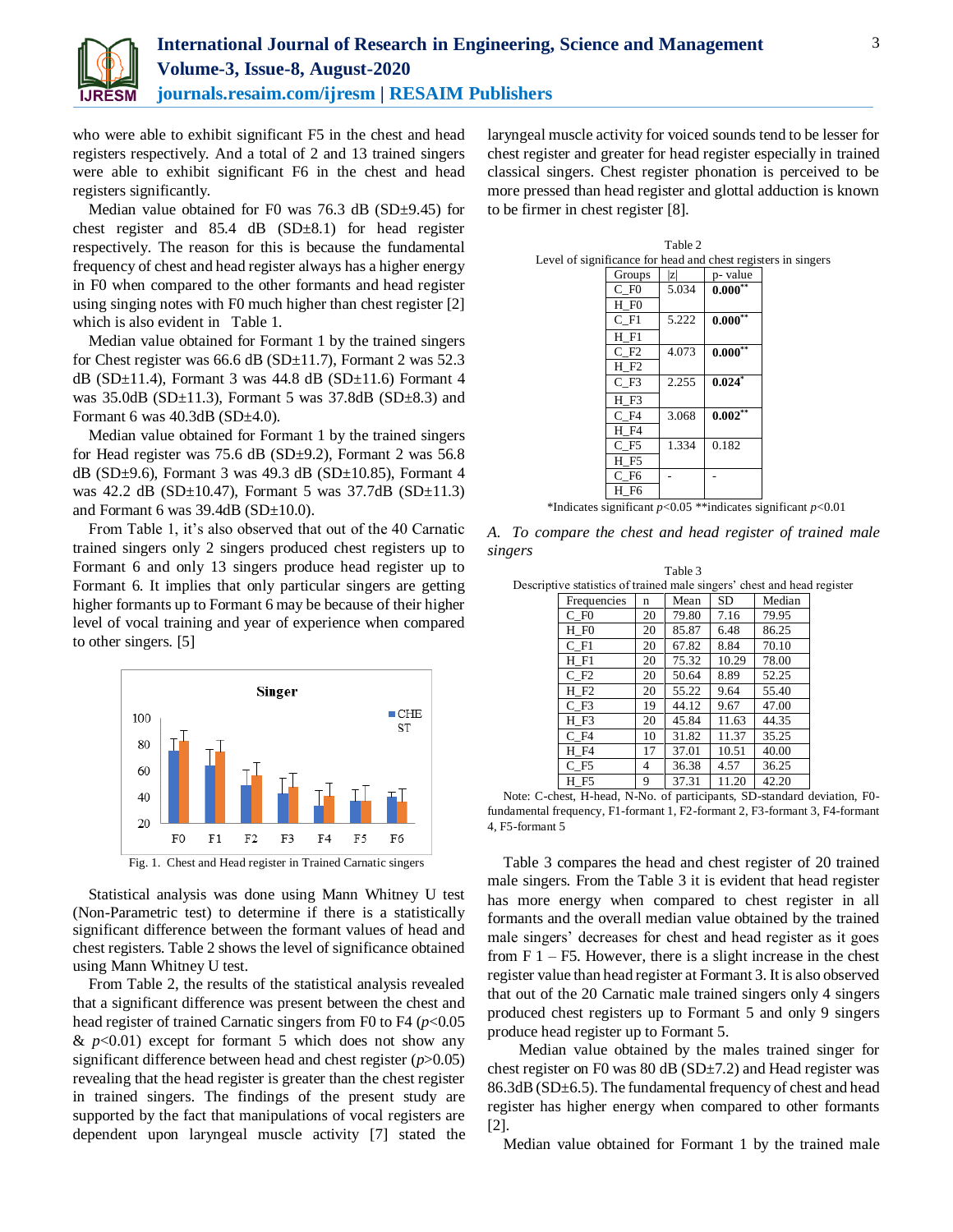

singers for Chest register was 70.10dB (SD±8.84), Formant 2 was 52.25 dB (SD±8.89), Formant 3 was 47.0 dB (SD±9.67), Formant 4 was  $35.25$  dB (SD $\pm$ 11.37) and Formant 5 was 36.25dB (SD±4.57).

Median value obtained for Formant 1 by the trained singers for Head register was 78.00 dB (SD±10.29), Formant 2 was 55.40 dB (SD±9.64), Formant 3 was 44.35dB (SD±11.63), Formant 4 was 40.0 dB  $(SD \pm 10.51)$  and Formant 5 was 42.20dB (SD±11.20).

From the figure 2 it is evident that the median value is higher for head register when compared to chest register. Both the values decreased from F1 to F5 respectively.



Fig. 2. Trained Male Carnatic Singers Chest Register and Head Register

Statistical analysis was done using Mann Whitney U test (Non-Parametric test) to determine if there is a statistically significant difference between the formant values of head and chest registers of trained male singers. Table 4 shows the level of significance obtained using Mann Whitney U test.

Table 4

| Mann Whitney U test; Head and Chest register in Male trained singers |                    |       |                 |  |
|----------------------------------------------------------------------|--------------------|-------|-----------------|--|
|                                                                      | <b>Frequencies</b> | Z     | <i>p</i> -value |  |
|                                                                      | $C$ F <sub>0</sub> | 3.585 | $0.000**$       |  |
|                                                                      | H FO               |       |                 |  |
|                                                                      | $C$ F1             | 3.435 | $0.001***$      |  |
|                                                                      | $H$ F1             |       |                 |  |
|                                                                      | $C$ F <sub>2</sub> | 2.091 | $0.036*$        |  |
|                                                                      | H F2               |       |                 |  |
|                                                                      | $C$ $F3$           | 0.805 | 0.421           |  |
|                                                                      | H F3               |       |                 |  |
|                                                                      | $C$ F4             | 2.310 | $0.021$ *       |  |
|                                                                      | H F4               |       |                 |  |
|                                                                      | C F5               | 1.095 | 0.273           |  |
|                                                                      | H F5               |       |                 |  |

Table 4, revealed a significant difference present between the chest and head register of trained male singers on F0, F1, F2 and F4 ( $p$ <0.05  $\& p$ <0.01) Contrary to Formant 3 and Formant 5, which do not show any significant difference between head and chest registers  $(p>0.05)$  revealing that the head register is greater than the chest register even in trained male singers.

The findings of the current study are supported by the fact that in male singers there is a presence of greater energy in high

partials of the head register which is due to the more efficient conversion of the air flow to acoustic energy when compared to other forms of registers. This efficient production is reflected in the lower air flow rate for head register and is primarily a result of the firmer closure of the glottis [9].

Increase in the intensity of F1 and f2 could be because of the increased jaw opening size along with the changes in the tongue height especially while producing the vowel /a/ and the amount of tongue constriction and the area of the front cavity which affects the formant 2 [10].

The numbers of participants in F1 and F2 (that are total 20 males) are greater than those participants in the subsequent formants. Thereby, the intensity in F1 and F2 in head register is comparatively significant. Findings of the study can be supported by [11] western study on professional male singers stating that sopranos had generally higher vowel formant frequencies than mezzo- sopranos that was also dependent on the smaller vocal tract volume in the former singing style. Research has shown that sopranos are largely sung in the head register, and mezzo- sopranos are primarily sung in the chest register. Hence, indicating that some of the participants performed a singing style that revealed a higher intensity.

*B. The comparison of head and chest register in trained female singers*

|                    |                |       |           | tive statistics of female singer's chest and head a |
|--------------------|----------------|-------|-----------|-----------------------------------------------------|
| Groups             | n              | Mean  | <b>SD</b> | <b>Median</b>                                       |
| $C$ F <sub>0</sub> | 20             | 71.22 | 9.7       | 70.7                                                |
| H F <sub>0</sub>   | 20             | 79.47 | 8.4       | 80.0                                                |
| $C$ F1             | 20             | 61.17 | 13.4      | 65.0                                                |
| $H$ $F1$           | 20             | 73.84 | 8.1       | 71.3                                                |
| $C$ F <sub>2</sub> | 20             | 47.98 | 13.6      | 52.4                                                |
| H F2               | 20             | 58.53 | 9.5       | 61.6                                                |
| $C$ F <sub>3</sub> | 19             | 41.15 | 13.4      | 41.0                                                |
| H F3               | 18             | 50.11 | 9.7       | 52.4                                                |
| $C$ F4             | 16             | 35.03 | 11.5      | 33.7                                                |
| H F4               | 16             | 44.94 | 9.0       | 47.7                                                |
| C F5               | 10             | 37.97 | 9.6       | 40.9                                                |
| H F5               | 14             | 37.74 | 11.8      | 37.3                                                |
| C F6               | $\overline{2}$ | 40.30 | 4.0       | 40.3                                                |
| H F6               | 9              | 35.78 | 10.0      | 31.3                                                |

Table 5 Descriptive statistics of female singer's chest and head register

Note: C-chest, H-head, N-no. of participants, SD-standard deviation, F0 fundamental frequency, F1-formant 1, F2-formant 2, F3-formant 3, F4-formant 4, F5-formant5, F6-formant 6

It was observed from Table 5 and Figure 3, the overall median value obtained by the trained female singers' decreases for chest and head register as it goes down from F1. However, there is a slight increase in the chest register value than head register at Formant 6. A total of 20 singers reduced to 10 and 14 trained singers, of who were able to exhibit significant F5 in the chest and head registers respectively. And a total of 2 and 9 trained singers were able to exhibit significant F6 in the chest and head registers significantly.

Median value obtained for F0 was 70.7 dB (SD±9.7) for chest register and 80.0 dB (SD±8.4) for head register respectively. The fundamental frequencies of chest and head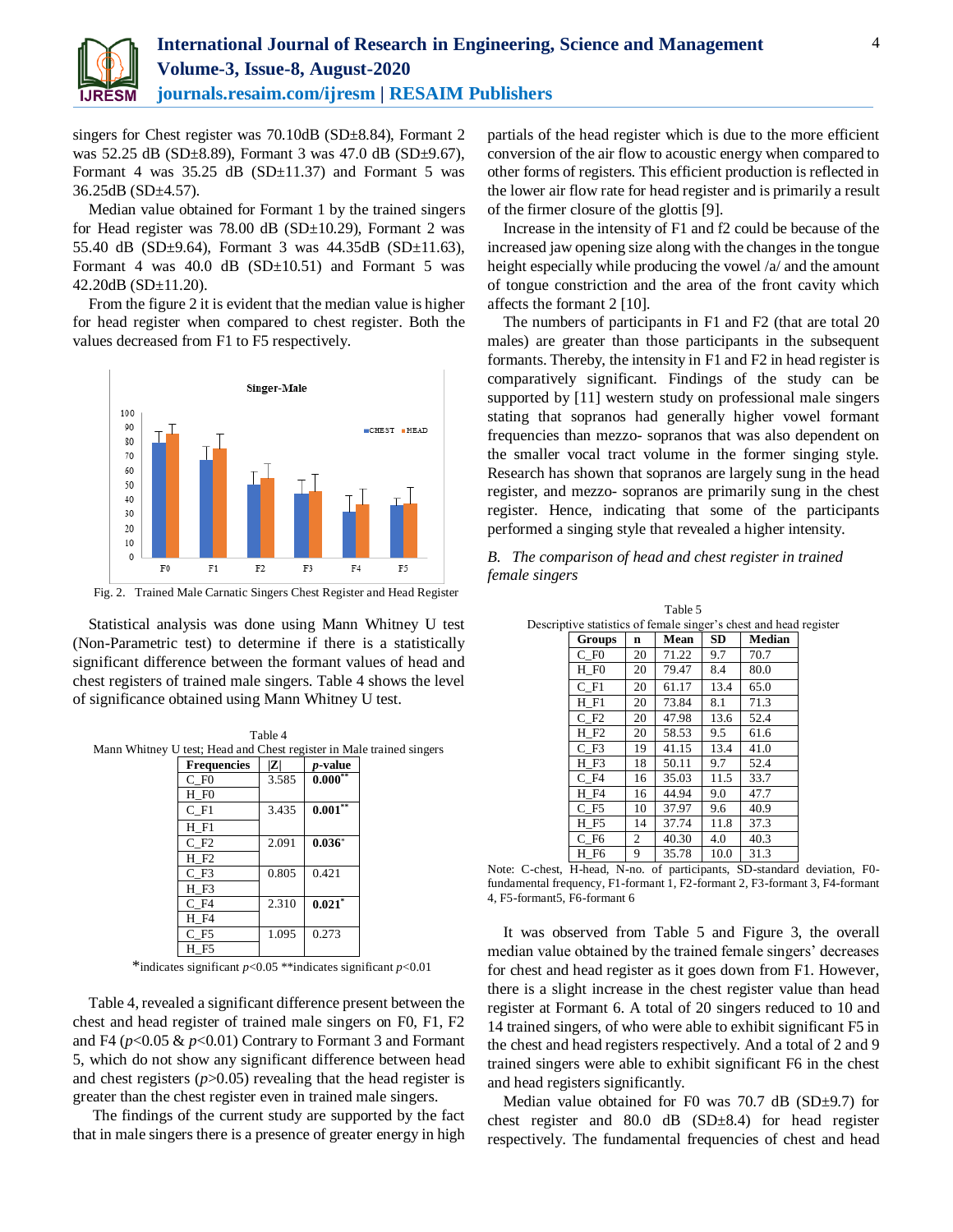

register have higher energy when compared to other formants [2].

Median value obtained for Formant 1 by the trained female singers for Chest register was  $65.0$  dB (SD $\pm$ 13.4), Formant 2 was 52.4 dB (SD±13.6), Formant 3 was 41.0 dB (SD±13.4) Formant 4 was 33.7dB (SD±11.5), Formant 5 was 40.9dB  $(SD\pm9.6)$  and Formant 6 was 40.3dB  $(SD\pm4.0)$ .

Median value obtained for Formant 1 by the trained female singers for Head register was 71.3dB (SD $\pm$ 8.1), Formant 2 was 61.6 dB (SD $\pm$ 9.5), Formant 3 was 52.4 dB (SD $\pm$ 9.7), Formant 4 was 47.7dB (SD±9.0), Formant 5 was 37.3dB (SD±11.8) and Formant 6 was 31.3 (SD±10.0).

From Figure 3, it is evident that the median value is higher for head register when compared to chest register from F0 – F4. Formant after F4 shows a slight increase in chest register.



Fig. 3. Chest and Head register in Trained Female Carnatic singers

Statistical analysis was done using Mann Whitney U test (Non-Parametric test) to determine if there is a statistically significant difference between the formant values of head and chest registers. Table 6 shows the level of significance obtained using Mann Whitney U test.'

|                                                 | Table 6                      |                 |  |
|-------------------------------------------------|------------------------------|-----------------|--|
| Level of significance of trained female singers |                              |                 |  |
| Frequencies                                     | $\left  \mathcal{Z} \right $ | <i>p</i> -value |  |
| $C$ F <sub>0</sub>                              | 3.547                        | $0.000**$       |  |
| H FO                                            |                              |                 |  |
| C F1                                            | 3.883                        | $0.000**$       |  |
| $H$ $F1$                                        |                              |                 |  |
| $C$ F2                                          | 3.584                        | $0.000*$        |  |
| H F2                                            |                              |                 |  |
| C F3                                            | 2.504                        | $0.012*$        |  |
| H F3                                            |                              |                 |  |
| C F4                                            | 2.202                        | $0.028*$        |  |
| H F4                                            |                              |                 |  |
| C F5                                            | .980                         | 0.327           |  |
| H F5                                            |                              |                 |  |

\*Indicates significant at  $p < 0.05$  \*\* Indicates significant at  $p < 0.01$ 

Table 6 results revealed that a significant difference was present between the chest and head register of trained female Carnatic singers from F0 to F4 ( $p<0.05 \& p<0.01$ ) except for Formant 5 which does not show any significant difference

between head and chest register (*p*>0.05). The study thus concludes that the head register is greater than the chest registers even in trained female singers. Similar results were obtained by [12] study on the comparison of female head and chest registers.

Previous literature shows that certain acoustic differences are present between the head and chest registers that are dependent on measurements of the glottal source spectrum in vowels. Findings of this study can be supported by Sundberg (1975) results, stating the amplitude of the higher formants and increases in pitch tend to be accompanied by increases in jaw opening. Female singers' cricothyroid muscle activity is more dominant than thyroarytenoid muscle activity. That is cricothyroid muscle dominates the thyroarytenoid muscle during singing especially for female singers [13].

| C. Comparison of Chest register and Head register in |
|------------------------------------------------------|
| Carnatic trained singers and non-singer              |

| Table 7                                                                        |
|--------------------------------------------------------------------------------|
| Descriptive statistics of chest register and head register of singers and non- |
| 0112000                                                                        |

| singers                          |            |                  |                          |                |                          |
|----------------------------------|------------|------------------|--------------------------|----------------|--------------------------|
| Groups                           | Variables  | $\mathbf n$      | Mean                     | <b>SD</b>      | Median                   |
| $C$ F <sub>0</sub>               | Singer     | 40               | 75.510                   | 9.45           | 76.3                     |
| $C$ F <sub>0</sub>               | Non singer | 40               | 70.920                   | 5.46           | 71.8                     |
| H F <sub>0</sub>                 | Singer     | 40               | 82.667                   | 8.08           | 85.4                     |
| H F <sub>0</sub>                 | Non singer | 40               | 73.880                   | 5.8            | 73.4                     |
| $\mathsf{C}$<br>F1               | Singer     | 40               | 64.490                   | 11.7           | 66.6                     |
| $\mathsf{C}$<br>F1               | Non singer | 40               | 64.170                   | 8.7            | 65.4                     |
| Н<br>F1                          | Singer     | 40               | 74.575                   | 9.17           | 75.6                     |
| F1<br>Н                          | Non singer | 40               | 67.153                   | 9.7            | 68.3                     |
| F2<br>C                          | Singer     | 40               | 49.308                   | 11.4           | 52.3                     |
| F <sub>2</sub><br>C              | Non singer | 40               | 48.540                   | 10.8           | 46.9                     |
| Н<br>F <sub>2</sub>              | Singer     | 40               | 56.873                   | 9.6            | 56.8                     |
| Н<br>F <sub>2</sub>              | Non-singer | 40               | 50.634                   | 12.6           | 52.3                     |
| $\mathsf{C}$<br>F <sub>3</sub>   | Singer     | 38               | 42.637                   | 11.6           | 44.8                     |
| F <sub>3</sub><br>С              | Non singer | 32               | 40.975                   | 9.0            | 40.0                     |
| Н<br>F <sub>3</sub>              | Singer     | 38               | 47.858                   | 10.85          | 49.3                     |
| H F3                             | Non-singer | 35               | 40.808                   | 10.63          | 40.1                     |
| C<br>F <sub>4</sub>              | Singer     | 26               | 33.796                   | 11.3           | 35.0                     |
| $C$ F4                           | Non singer | 6                | 42.250                   | 9.35           | 42.5                     |
| Н<br>F <sub>4</sub>              | Singer     | 33               | 40.855                   | 10.47          | 42.2                     |
| F <sub>4</sub><br>Н              | Non-singer | 11               | 39.836                   | 8.9            | 41.8                     |
| $C$ F <sub>5</sub>               | Singer     | 14               | 37.514                   | 8.3            | 37.8                     |
| F <sub>5</sub><br>C              | Non singer | $\overline{0}$   |                          | -              | -                        |
| Н<br>F <sub>5</sub>              | Singer     | 23               | 37.570                   | 11.3           | 37.7                     |
| F <sub>5</sub><br>Н              | Non-singer | $\overline{c}$   | 36.450                   | 4.2            | 36.5                     |
| F <sub>6</sub><br>C              | Singer     | $\overline{2}$   | 40.300                   | 4.0            | 40.3                     |
| $\overline{C}$<br>F <sub>6</sub> | Non singer | $\overline{0}$   |                          | -              |                          |
| Н<br>F <sub>6</sub>              | Singer     | 13               | 36.992                   | 9.8            | 39.4                     |
| F <sub>6</sub><br>Н              | Non-singer | $\overline{0}$   | -                        | -              | -                        |
| $C_F7$                           | Singer     | $\overline{0}$   | -                        | -              |                          |
| $\mathbf{C}$<br>F7               | Non-singer | $\overline{0}$   |                          | -              |                          |
| F7<br>Н                          | Singer     | 5                | 33.520                   | 9.8            | 29.7                     |
| F7<br>Н                          | Non-singer | $\mathbf{0}$     | $\overline{\phantom{0}}$ | $\overline{a}$ | $\overline{\phantom{0}}$ |
| F8<br>C                          | Singer     | $\boldsymbol{0}$ | $\overline{a}$           | $\overline{a}$ |                          |
| F8<br>$\mathsf{C}$               | Non-singer | $\mathbf{0}$     |                          | $\overline{a}$ |                          |
| F8<br>Н                          | Singer     | $\overline{2}$   | 37.600                   | 9.5            | 37.6                     |
| H F8                             | Non-singer | $\theta$         |                          |                |                          |

Note: C-chest, H-head, N-no. of participants, SD-standard deviation, F0 fundamental frequency, F1-formant 1, F2-formant 2, F3-formant 3, F4-formant 4, F5-formant 5, F6-formant 6, F7-formant7, F8-formant

From Table 7 it is observed that the number of singers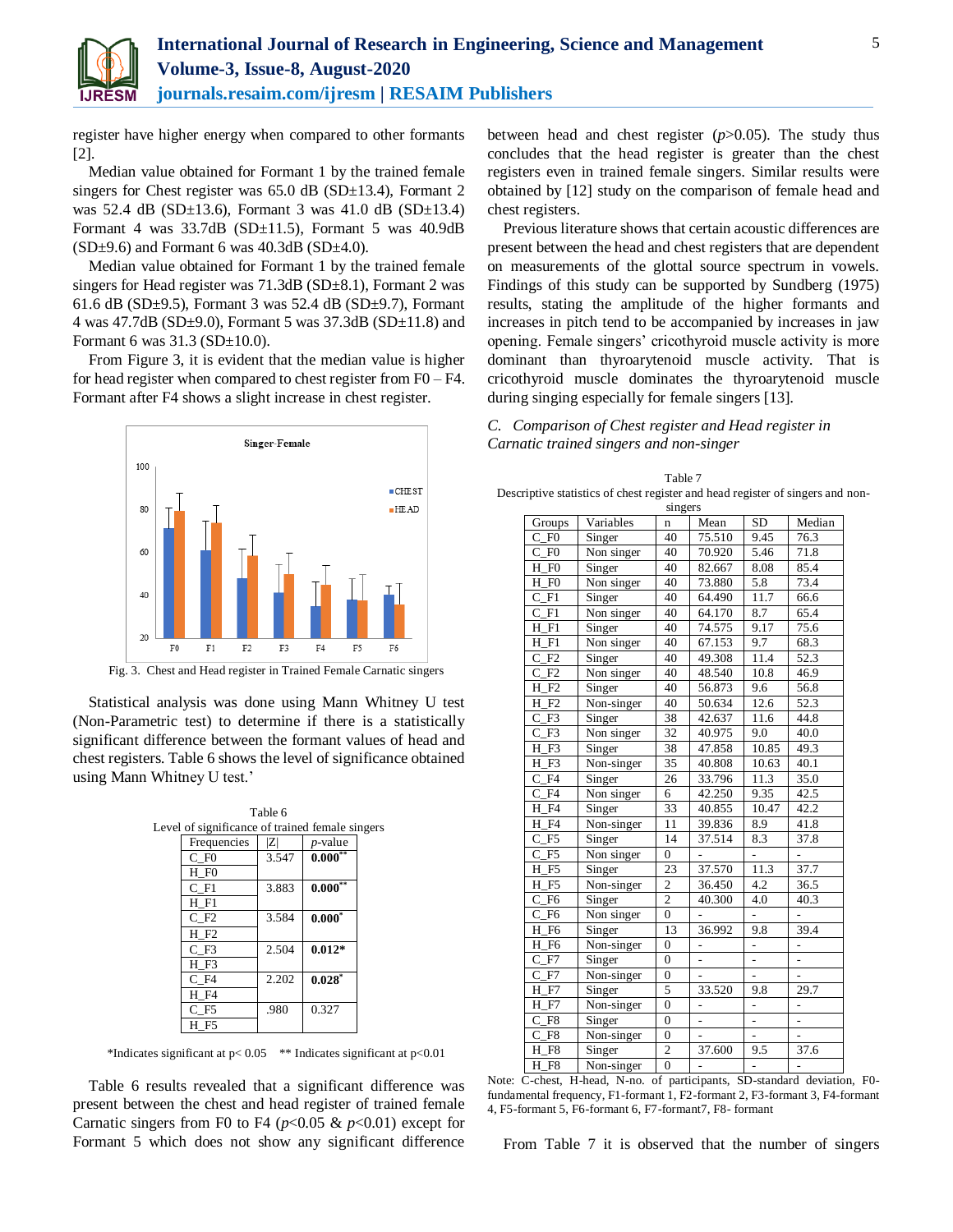

reduced from a total of 40 to 2 and 13 singers of who were able to exhibit values for F6 in the chest and head registers respectively. On the other hand, non-singers reduced from a total of 40 to 6 and 11 of who were able to exhibit the values of F4 in the chest and head registers.

Median value obtained for F0 was 76.3 dB (SD±9.45) for chest register and 85.4 dB (SD±8.08) for head register in singers and Median value obtained for F0 was 71.8 dB (SD±5.46) for chest register and 73.4 dB ( $SD \pm 5.8$ ) for head register for nonsingers respectively. The fundamental frequency of both chest register and head register have higher energy in singers than in non-singers. It is also observed from Table 4.7, that the overall median value of chest and head register obtained by the trained singers are higher when compared to non-singers. This could be due to the fact that untrained singers have a physiological difference in the production configuration that affect both airflow and the nature of vocal fold vibration during phonation is different from that of singers [1]. Also there is a tendency for non-singers to produce soft phonation that is associated with a lower formant frequency. This could be because of the differences in larynx height and jaw and mouth opening of nonsingers when compared to singers [14].

Median value obtained for F1 was 66.6 dB (SD $\pm$ 11.7) for chest register in singers and 65.4 dB (SD±8.7) for non-singers, F2 was  $52.3$  dB (SD $\pm$ 11.4) for chest register in singers and 46.9dB (SD $\pm$ 10.8) for non-singers, , F3 was 44.8 dB (SD $\pm$ 11.6) for chest register in singers and  $40.0$  dB (SD $\pm$ 9.0) for nonsingers,  $F4$  was  $35.0$  dB (SD $\pm$ 11.3) for chest register in singers and for non-singers the median value was obtained only till F4 which is 42.5 dB ( $SD±9.35$ ).Median value obtained for F5 was 37.8 dB ( $SD\pm 8.3$ ) and F6 was 40.3 dB ( $SD\pm 4.0$ )for chest register in singers.

Median value obtained for F1 was 75.6 dB (SD±9.17) for head register in singers and 68.3 dB (SD $\pm$ 9.7) for non-singers, F2 was 56.8 dB (SD $\pm$ 9.6) for head register in singers and 52.3dB (SD $\pm$ 12.6) for non-singers, F3 was 49.3 dB (SD $\pm$ 10.85) for head register in singers and  $40.1$  dB (SD $\pm$ 10.63) for nonsingers, F4 was  $42.2$  dB (SD $\pm$ 10.47) for head register in singers and 41.8 dB  $(SD\pm 8.9)$  for non-singers, F5 was 37.7 dB  $(SD<sub>±</sub>11.3)$  for head register in singers and for non-singers the median value was obtained only tillF5 which is 36.5 dB  $(SD\pm4.2)$ . Median value obtained for F6 was 39.4 dB  $(SD\pm9.8)$ , F7 was  $29.7dB(SD \pm 9.8)$  and F8 was 37.6 dB (SD $\pm 9.5$ ) for head register in singers.

Table 7 data reveal that few singers were able to exhibit till Formant6 and Formant 8 in chest and head registers respectively. Non-singers, however, did not show the presence of higher formants. This finding can be supported by the study done by [15] stating that singers are significantly more efficient than non-singers in certain conditions because singers show significantly higher subglottic pressure and resistance values. Alterations in the length, stiffness, shape combined with changes in airflow and resonance permit singers to produce great ranges of vocal quality, pitch and intensity [7].

Statistical analysis was done using Mann Whitney U test (Non-Parametric test) documented in Table 8, to determine if there is a statistically significant difference between the formant values of head and chest registers in singers and non-singers.

Table 8 Level of significance of chest register and head register of singers and non-

| singers                 |       |            |  |  |
|-------------------------|-------|------------|--|--|
| Frequency               | z     | p-value    |  |  |
| $C$ FO                  | 2.950 | $0.003***$ |  |  |
| H F0                    | 4.600 | $0.000***$ |  |  |
| $C$ F1                  | 0.765 | 0.444      |  |  |
| <b>H</b> F1             | 3.690 | $0.000**$  |  |  |
| $C$ F <sub>2</sub>      | 0.467 | 0.967      |  |  |
| H F2                    | 2.232 | $0.026*$   |  |  |
| $C$ F <sub>3</sub>      | 0.967 | 0.334      |  |  |
| <b>H</b> F3             | 2.705 | $0.007***$ |  |  |
| $C$ F4                  | 1.883 | 0.060      |  |  |
| <b>H</b> F4             | 0.488 | 0.626      |  |  |
| $C$ F5                  |       |            |  |  |
| <b>H</b> F <sub>5</sub> | 0.200 | 0.841      |  |  |
| $C$ F <sub>6</sub>      |       |            |  |  |
| H F6                    |       |            |  |  |
| $C$ F <sub>6</sub>      |       |            |  |  |
| <b>H</b> F7             |       |            |  |  |
| C F6                    |       |            |  |  |
| <b>H F8</b>             |       |            |  |  |

\* Indicates significant at *p*< 0.05 \*\* Indicates significant at *p*<0.01

Table 8 results revealed that a significant difference was present between the chest and head register of trained singers and non-singers F0 ( $p<0.05 \& p<0.01$ ). Results also suggest that only the head register of singers and non-singers showed a significant difference, observed from F1 to F3. The reason for this could be because while phonating in head register there is always a higher concentration of energy present around the lower formants. This finding are in support with the study done by [12] wherein study suggest that opera singers have more energy concentration in singing voices than in speaking voice.

The reason that the singers showed elevated mean F0 value than non-singers could be because of the presence of a wider frequency range and their training years, they can produce the sound without straining their voice. Another remarkable difference is that singers increased voice pitch less than the nonsingers [16]. Similar result was documented [17] in male and female choral singers and non-singers, wherein the increased F0 was observed specifically in all choral singers, and this could be due to the continuous practice of voice modulation of highfrequency sounds during choral singing [4] studied how voice training affected the speaking voice of voice majors. Results of their study noted few trends in the speaking F0 and segment durations [5] also studied the speaking voice of trained singers. The results revealed that singers had a significantly higher speaking mean F0 than non-singers.

Therefore, the findings of this study represent perceived differences between the trained Carnatic singers and nonsingers. This could be because singers often use a slightly higher subglottal pressure than the non-singers in loud phonation at high fundamental frequencies. Peak airflow tends